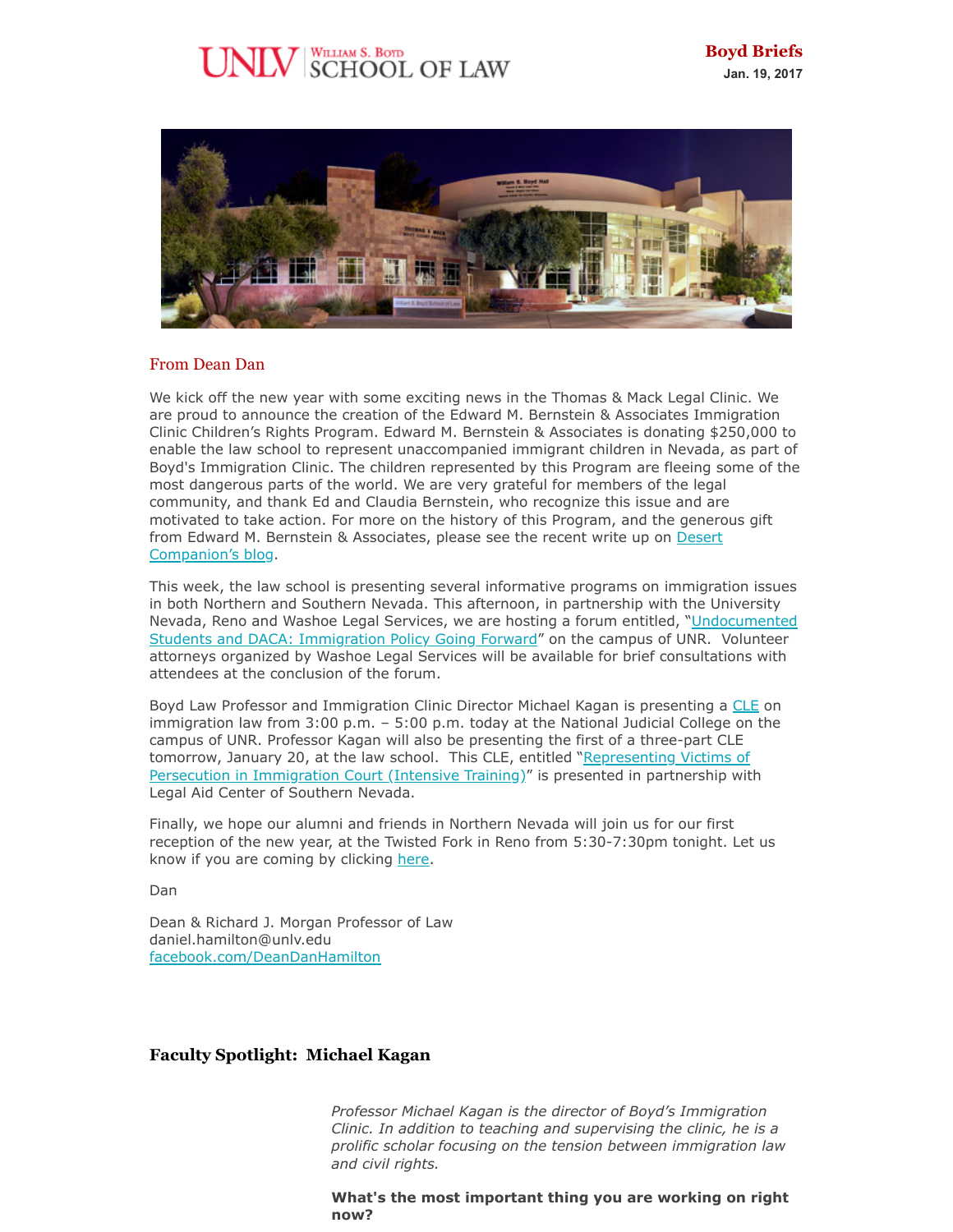

I want Boyd to have one if the most dynamic immigration clinics in this country. I want to make sure that as many Boyd graduates as possible have direct experience with immigration law before they graduate. And this isn't just to benefit our students. More than one in five residents of Clark County is foreign born, and yet there is little institutionalized pro bono legal defense available for people who are targeted for deportation by the federal government. Our community has a deportation defense gap. The Immigration Clinic can't represent large numbers of people, so we try to take on the hardest, highest stakes deportation defense cases that we can find. We are very fortunate that Edward M.

Bernstein and Associates has just given us a five-year, \$250,000 commitment to support our Children's Rights Project defending unaccompanied children who are threatened with deportation. And we are making sure that our students get to be at the front line in these cases. I think they set an example of what can be done here in Nevada.

#### **How does your research and scholarship influence your teaching and service and vice versa?**

As a professor, my research focuses on the intersection of immigration and civil rights. I tell my students that the civil liberties revolution in the courts that expanded constitutional rights in the 1950s and 1960s is only just starting for immigrants. That makes this an exciting time to think about immigration law. I've done a lot of work on free speech rights for immigrant activists (you can read that here: *When Immigrants Speak: The Precarious [Status of Non-Citizen Speech Under the First Amendment](http://scholars.law.unlv.edu/facpub/996/)*, 57 B.C. L. Rev. 1237 (2016)). And I've written about the Fourth Amendment problems inherent in the way immigration law is enforced right now (you can read that here: *Immigration Law's Looming Fourth Amendment Problem*[, 104 Geo. L. J. 125 \(2015\)\). I'm now working with one of my for](http://scholars.law.unlv.edu/facpub/913/)mer students, Gil Kahn, on trying to reconcile administrative law deference to the executive branch with the need for the courts to scrutinize executive actions that impair physical liberty—which is always the case when the government tries to detain and deport someone.

### **What is it about being a law school professor that inspires or motivates you?**

In the Bernstein & Assoc. Children's Rights Program we have clients from Central America who are the same age as my kids. They have to appear in court to testify about gang murders, about violence all around them. They have to prepare for asylum interviews the way my kids prepare for math tests. But a few weeks ago, at an asylum interview, the government officer tried to break the ice with one of our clients—a 13-year-old girl. The government officer asked our client what she wanted to be when she grows up. Our client said, "I want to be a lawyer, so I can help children." When I heard that, I thought: That's enough for anyone to be glad to have gone to law school.

# **Student Spotlight: Yu Meng**



#### **You were born in Beijing and attended elementary school there. What do you recall about your transition to life in the United States** *?*

The one thing that I can still vividly remember is how nervous I was on the first day of school in the U.S. The first class I had that morning was algebra and I honestly could not understand anything that the teacher was saying. Luckily, I played basketball and I was able to adapt through the language of basketball. I certainly do not want to go back to that day though!

**How did you enjoy your externship with United States District Court Judge Andrew Gordon and Judge Jennifer Dorsey?**

It was absolutely FANTASTIC! Judge Dorsey and Judge Gordon are great judges and even better people. I learned so much about legal writing, civil procedure, and the judicial decision-making process. Both judges and the people working for them taught me the meaning of being a good human being before being a lawyer. To this day, I still work with their clerk, Joe Regalia, on pro bono projects. I have no doubt that spending time with judges like Judge Dorsey and Judge Gordon is the best thing a 1L can do during the first summer of law school.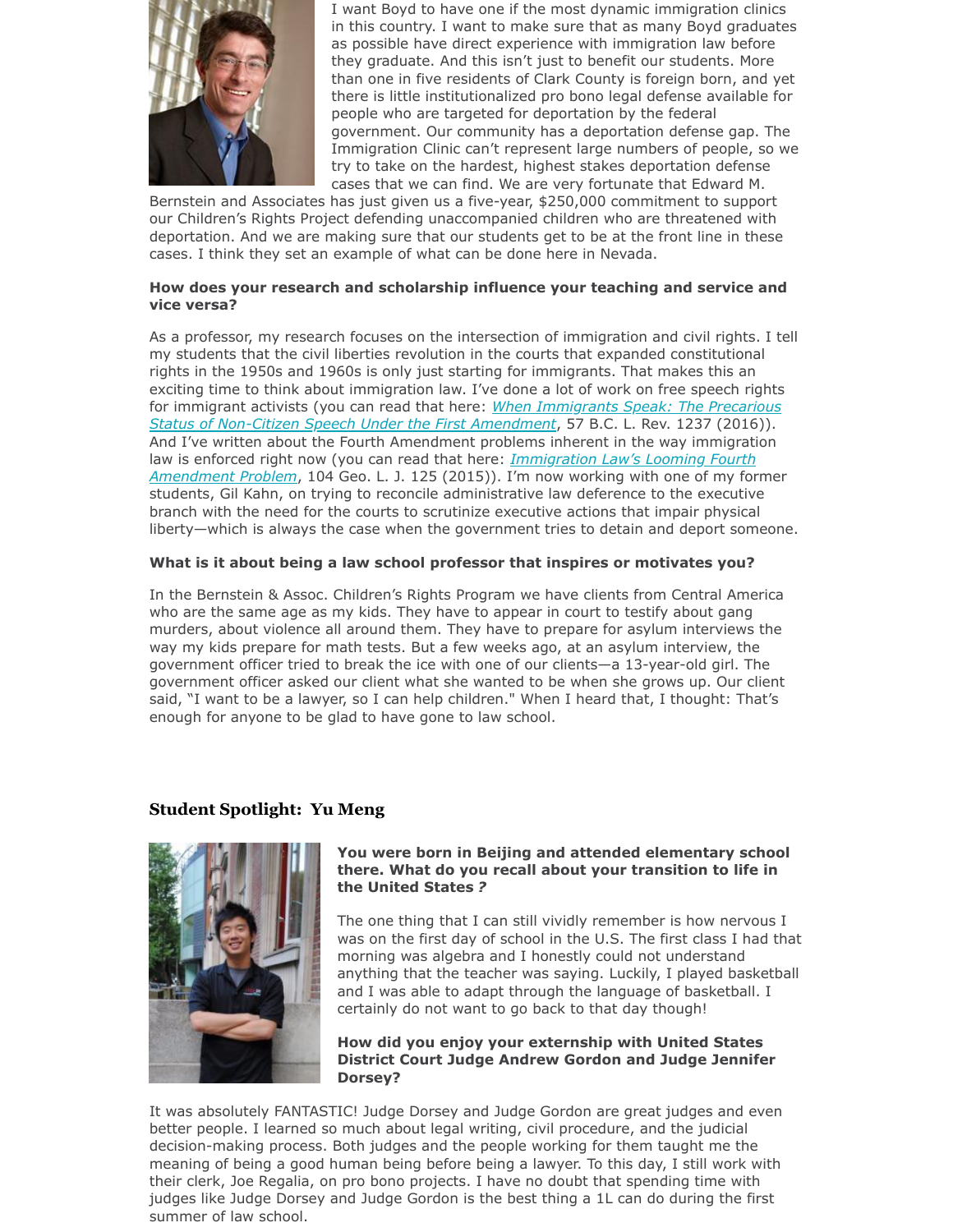#### **You've been active in many Boyd student organizations. What experience stands out for you?**

Student organizations at Boyd offered me the opportunity to give back to the community with my law school buddies. It is an amazing way to meet new people while making a difference using the knowledge acquired in law school. Student organizations definitely made my law school experience much more memorable.

#### **How do you envision your career path?**

My dream has always been to become a capable trial lawyer who can make a difference in the world.

# **Alumni Spotlight: Tierra Jones '06**



*Tierra Jones is a Deputy District Attorney with the Clark County District Attorney's Office.*

#### **What do you wish you would have learned at the beginning of your career?**

When I first became a lawyer, I believed that this was going to be so much fun and that the beginning was just a chance to get my feet wet and test the waters. One of the things that I wish I would have learned earlier in my career is that the reputation that you build as a young lawyer will follow you for the rest of your legal career. One of the main things people will know about you is your reputation. Once that is cast, it is very difficult to change it back. So, it is very important to begin your career by building a good reputation and maintaining it during your entire career.

#### **What drew you to the DA's Office and what do you like most about your work there?**

When I first started practicing law, I was a public defender. The reason that I wanted to be a public defender was my desire to help people and change lives. After five years of pursuing that goal, I wanted to make a change. While contemplating a career change, I spoke with a mentor who actually said to me, "If you really want to help people, why wouldn't you be a prosecutor, where you actually have the power to help people?" That statement really made me start thinking. Consequently, I became a prosecutor to have that power and be able to use that power to actually make a difference and change lives on a daily basis. Having practiced on both sides of the fence, I learned that having the power to help people is an important thing. And being a prosecutor gives you the ability to utilize that power to help seek justice while making positive changes in the lives of many people.

#### **You're involved in a lot – volunteering, mentoring, etc. Why are these things important to you?**

My volunteer activities are extremely important to me. I believe that these activities make positive changes in the Las Vegas community and allow me to take an active role and be a part of these changes. I believe that, as an attorney who has been very fortunate professionally, it is incumbent upon me to help to pave the way for those that will follow. The mentors and professionals who were a part of my law school life were very important to me. I want to give back to them by serving as a mentor and example for other students and future attorneys. It is also important to give back to the community as a way to keep my life balanced and organized. The law can become a big part of your life--but adding in other activities creates an important balance, too.

# **Community Member Spotlight: Judge Nancy Allf**

*Department 27, Eighth Judicial District, Member of the Public Interest Advisory Board at the Boyd School of Law.*